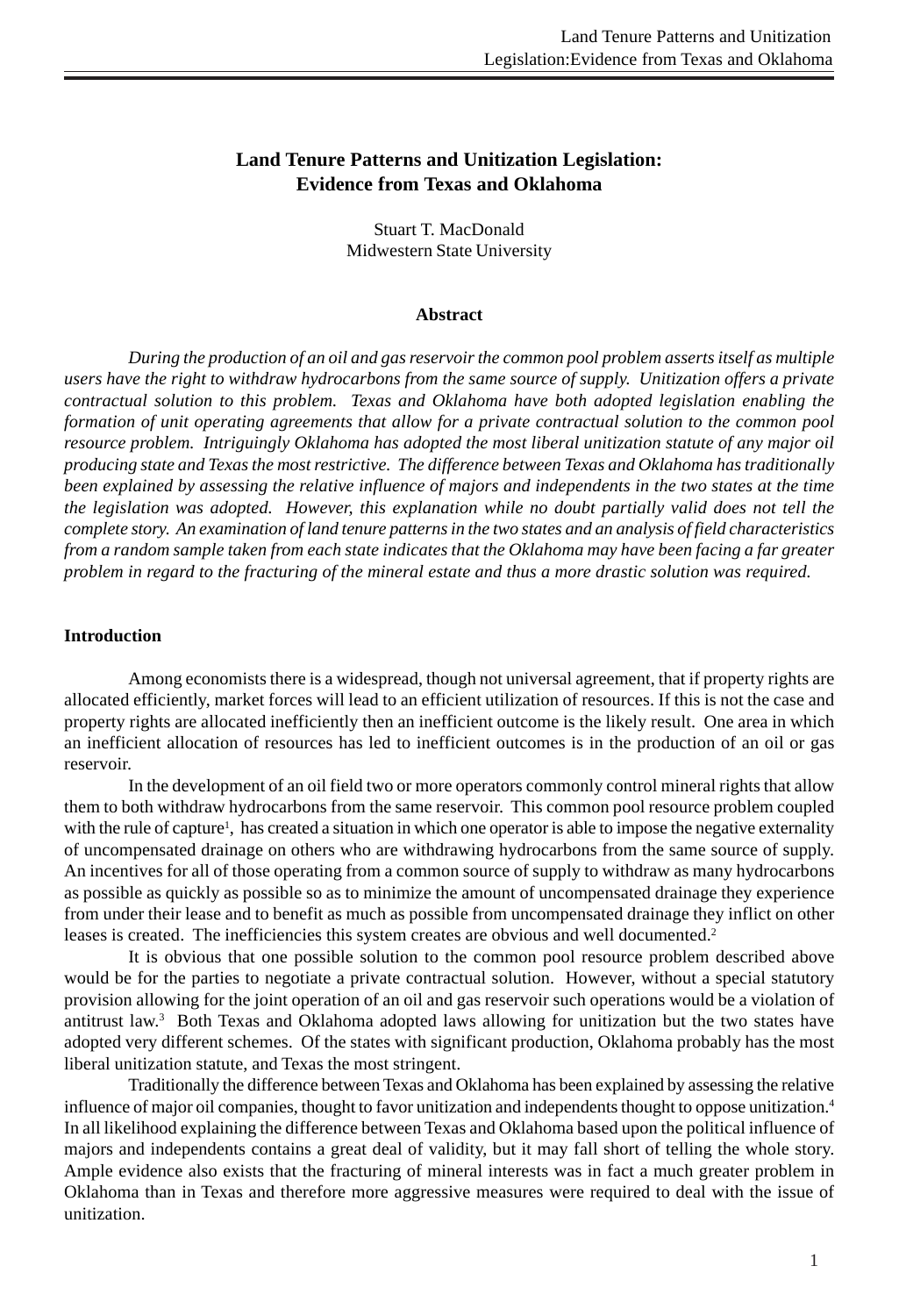### **The Texas and Oklahoma Unitization Statutes**

The states of Oklahoma and Texas illustrate the two most extreme positions in the field of unitization. The Oklahoma statutes make unitization easiest because the lowest ownership percentages are required in order to get a plan of unitization approved, while Texas makes unitization the most difficult because of the requirement that 100% agreement must be obtained in order for a plan of unitization to be approved.<sup>5</sup>

The type of unitization agreement contemplated in this paper is a private contractual agreement either agreed to by 100% of the owners of an interest in an oil reservoir in Texas or by a minimum of 63% of the parties in Oklahoma. This type of agreement contemplates the merger of all or substantially all of the interests in a common source of supply such that the entire reservoir can be developed as a single entity. Such an agreement calls for the management, operation, and further development of a common source of supply for the purposes of pressure maintenance or secondary recovery. These operations are to be carried out by one of the working interest owners who will be designated as the operator, and the other working interest owners will simply receive a pro-rata share of the produced hydrocarbons.

### **Unitization Negotiations**

Unitization negotiations are difficult, and protracted for several reasons. First, as pointed out above, generally one operator will have a dominant position in a field, and this particular operator will frequently stand to benefit far more than all other actors from the unitization of a field. While receiving a large benefit may spur the actor who stands to benefit greatly from the increased production that unitization will bring to bear the initial burden of completing the engineering study that will serve as the basis for unitization negotiations, this disproportionate benefit also presents the possibility for strategic behavior. In most oil fields a few companies will have extremely dominant positions. Clustered around these companies will be several companies that will have smaller tracts which represent a relatively small portion of the field.<sup>6</sup> The owners of the small tracts, known as edge tracts, have the ability and perhaps the incentive to engage in strategic behavior. James L. Smith demonstrated that in a one shot game the owner of the edge tracts would have a clear incentive to engage in strategic behavior and insist on a substantial premium before signing on to a unitization agreement. Pride of ownership may also be a factor in many unitization negotiations. The pride of ownership position would particularly be an issue if two companies had fairly large positions in a field and the field was quite large relative to the other holdings of the company. Just such an issue presented itself when Prudhoe Bay was discovered. Neither Atlantic Richfield nor British Petroleum was willing to concede the prestige of operating North America's largest oil field to the other company.7 The ultimate result of this dispute was that each company operated part of the field, and did indeed result in inefficiency in the operation of the field.<sup>8</sup> In the oil industry, if a company wishes to be considered a serious player, it must operate some wells. So giving up operational control can also be a contentious issue.

As can be seen from what has been stated above, the negotiations surrounding a unitization agreement have the potential to be quite fractious and the more parties that are involved in the negotiations the more difficult the negotiations will become. Therefore, one would hypothesize that the more fractured the interests in an oil or gas reservoir are the more difficult it would be to successfully conclude unitization negotiations.

#### **Sample and Analysis**

Two different data sets were compiled from each state. One data set was a random sample and one a population. Sampling was necessitated because of the size of the population. Texas has 31,438 oil fields and Oklahoma has 21,183.9 Compiling a list of all 52,621 oil fields in Texas and Oklahoma would be excessively time consuming and expensive.

The random sample was taken in the following manner. First, an alphabetical list of all the oil fields in the states of Texas and Oklahoma was used. Dwight's Petroleum Information Production Reports for Oklahoma and the Railroad Commission's Summary Production Report for Texas provided the lists which were used in this study. Both lists were current as of January 1999. The goal of the sampling was to acquire a list of 300 randomly selected fields from each state. Since the list of fields was in alphabetical order it was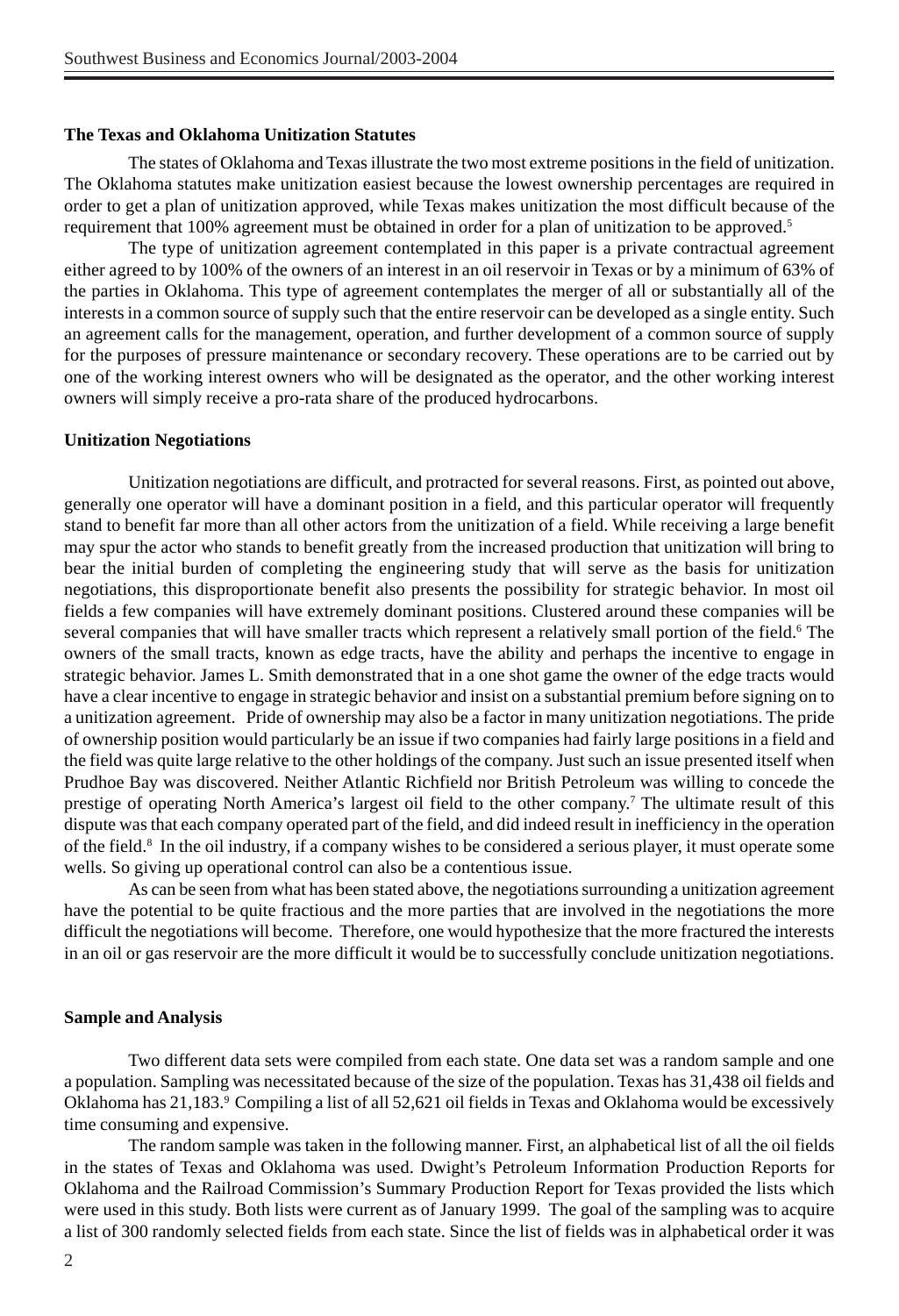possible to take a random sample in following manner. First, a random number was chosen from a random number table; this number presented the starting point. From that point, every  $12<sup>th</sup>$  field was selected from Oklahoma and every  $68<sup>th</sup>$  field was selected from Texas. Once the end of the list was reached, the selection process moved to the first field on the list until the sample was completed. A procedure such as that described above is a technically correct procedure for producing a random sample.<sup>10</sup>

Another list of fields in both states was compiled, a population composed of the largest fields from each state. This method is used because, as we have seen, the regulatory agencies devote special attention to the largest fields. Therefore, a list of the largest fields in each state was compiled. Using a list composed of the largest fileds allowed the researcher to determine whether the special attention paid by the Railroad Commission to the largest field in the state actually produced a higher level of unitization among those fields than among the population at large. The data set for Oklahoma included every field that has produced more than twenty million barrels of oil, while the data set for Texas included every onshore field that has produced more than thirty million barrels of oil. These break points differ because in Oklahoma, any field that has produced more that 20 million barrels seems quite large in that population. However, most of the fields in West Texas have produced more than 20 million barrels, but a much smaller percentage of Texas fields has produced over 30 million barrels.<sup>11</sup> These four lists will constitute the data sets that will be examined.

After compiling the four lists of oil fields, the study necessitated the gathering and coding of information concerning key independent variables. The variables indicated for examination by prior research and theory are the following: a) whether the field is unitized, b) the age of the field, c) the size of the field, d) how fractured the royalty interests are, e) how fractured the working interests are. The study treated field age and size as continuous variables. The field-by-field summary of production contained in Dwight's Oklahoma Crude Production Report determined the ages and sizes of fields in Oklahoma. The Railroad Commission's 1999 Oil and Gas Annual Report provided the age and size statistics for fields in Texas.

Matching the field code for each unit listed in the Oklahoma Crude Production Report by Units contained in Dwight's Oklahoma Crude Production Report to the field code of the selected field determined whether or not a field was unitized in Oklahoma. According to the Production Report's criterion, if the field code for a unit matched the field code for a field, the field was unitized. Two data sources were used for Texas to determine whether a field was unitized. All units formed before 1982 can be found listed in Railroad Commission Bulletin 82; the field code assigned to the units listed in Railroad Commission Bulletin 82 were matched to the field codes listed in the sample. Once this was accomplished, the Railroad Commission Docket sheets from 1976 to July of 1999 were examined. The field code for all units approved will be matched to the field codes of the fields in the sample.

Once the determination is made as to whether a field has been unitized, the issue of the fracturing of the ownership interests was considered. Once again, the procedures for Oklahoma and Texas were different. A list of every lease in Oklahoma and every controlling operator or group of operators is given in Dwight's Oklahoma Crude Production Reports by Units. The field code for each lease is also listed. The field code for the lease indicates what field the owner of the lease is entitled to produce from. The field code for each lease was compared to the field codes of the fields in the various different data sets, and the number of leases in each field will be counted. This count was then entered and treated as a continuous variable. The Texas data is presented in a format that was easier to work with. In the listing of Crude and Casinghead Gas by Lease, each field is listed, and all of the leases in that field are listed under the field's name. Next the number of leases in each field was counted. One should bear in mind this measure is merely a proxy for the fracturing of the royalty interests. Possibly the royalty interest represented by the lease could be divided between several individuals, but it stands to reason that when there are more leases in a field, there are more interests to fracture; fewer leases mean that there are fewer interests to fracture. So fields with fewer leases will be less fractured and fields with more leases will be more fractured. Conducting an exact count of how many ownership interests exist is not practical without going to the courthouse in the county in which the lease is located and performing a records search. Having done some title work of this nature in the past, a fair estimate of the time involved in performing a full records search courthouse by courthouse would take a minimum of three years of full time work.

The fracturing of working interests is determined from the same lists found above, and the operator of the lease is listed next to the lease. Determining the number of operators required the counting of all of the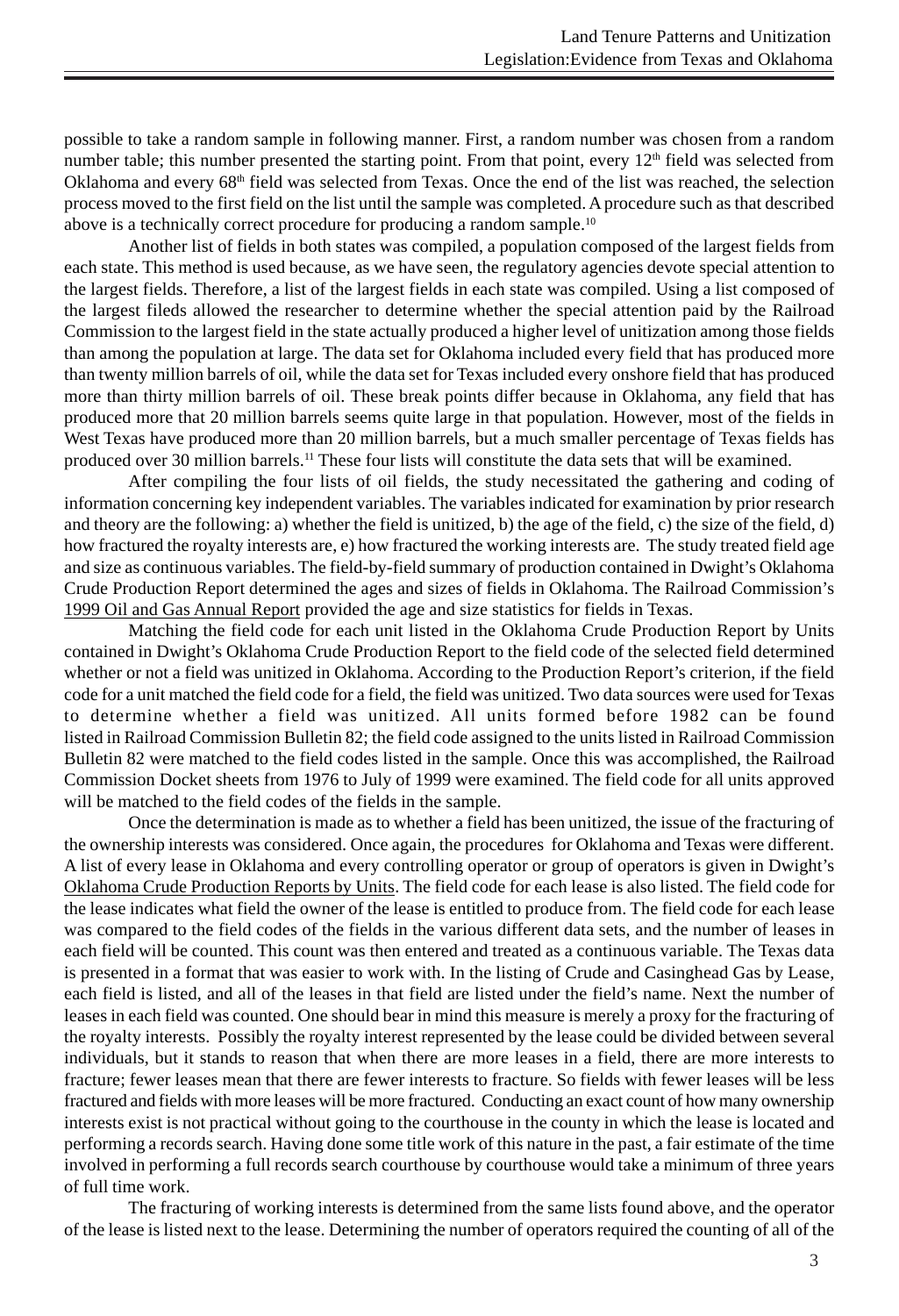different companies owning leases in a particular field. The researcher entered this figure as a continuous variable. Again, this merely serves as a proxy for the degree of fracturing that has occurred to the working interest. In the industry, services are often performed by individuals or companies for what is called "bottom hole" money. Bottom hole money is an interest carved from the working interest that entitles the holder to the value of a percentage of the production. This is common type of fee arrangement for geologists, engineers, lawyers, and landmen. Tool pushers and service companies may also be given this sort of interest. Most likely some of the working interests considered here have had this type of interest carved out of them. As a proxy this measure is quite reasonable. The fewer operators there are in a field then the less likely it is that working interests have become highly fractured.

## **Descriptive Statistics**

continues. Of Oklahoma's larger fields, 91% are unitized; however, in no case does a single operator control the entire field. In Texas, however, a 45.87% rate of unitization exists and in 7.73% of the cases one operator controls the entire field. However, this is not necessarily indicative of the loss to efficiency that one might at first believe it to be. In Texas' larger fields, fully 85.2% are undergoing some form of pressure maintenance of secondary recovery. While the percentage in Texas is less than the number (100%) of Oklahoma's largest fields that are undergoing secondary recovery or pressure maintenance, it does indicate that these types of activities will occur in the absence of a unitization agreement. Engaging in Waterflooding or other types of secondary recovery if one does not control the entire field will often lead to the need to drill more injection wells than would otherwise be required, it also may prevent an operator from placing injection wells in the more efficient five spot pattern.<sup>12</sup> Another interesting distinction developed between Texas and Oklahoma. In Texas, 31.93% of the fields in the sample were undergoing pressure maintenance or secondary recovery, while in the Oklahoma sample 50.48% of the smaller fields were undergoing pressure maintenance or secondary recovery. Another interesting difference found between Texas and Oklahoma was that while there is more pressure maintenance and secondary recovery in Oklahoma, more exotic methods are found in Texas. An examination of some percentages calculated from several of the key variables presented some interesting information. Though Texas experiences a far lower rate of unitization applications, some fairly strong evidence also indicates that less need for unitization exists in Texas. The data from the random sample clearly indicated that while unitization only occurs in 3.89% of the cases, in fully 65.44% of the cases only one operator controls all of the leases in a field. Whereas, in Oklahoma, a 25.08% rate of unitization existed in the random sample but in only 18.24% of the cases did one operator control all of the leases in a field. An examination of the data relating to the large fields in Texas and Oklahoma demonstrated that this pattern

| $\alpha$ iciu Operation Characteristics |              |                    |                 |                       |  |  |
|-----------------------------------------|--------------|--------------------|-----------------|-----------------------|--|--|
|                                         | Texas Sample | Texas Large Fields | Oklahoma Sample | Oklahoma Large Fields |  |  |
| <b>Unitized</b>                         | 3.98         | 45.87              | 25.08           |                       |  |  |
| One operator                            | 65.44        |                    | 18.24           |                       |  |  |
| Secondary                               | 31.93        | 85.2               | 50.48           | 100                   |  |  |
| recovery                                |              |                    |                 |                       |  |  |

**Figure-A\***

(Field Operation Characteristics)

*\*All figures are in percentage terms.*

An examination of the mean and median values was also instructive. Actually, for the most part, the median values were more instructive because the measure is far less influenced by outliers, which are frequently encountered in data surrounding oil fields. One field the size of East Texas or Cushing can make the average value of oil fields in a state appear unreasonably large. The average age of an oil field in the Texas sample was 31 years old while the average age of an oil field in the Oklahoma sample was 50 years old. The median age of an oil field in the Texas sample is 29 years old while the median age of an oil field in the Oklahoma sample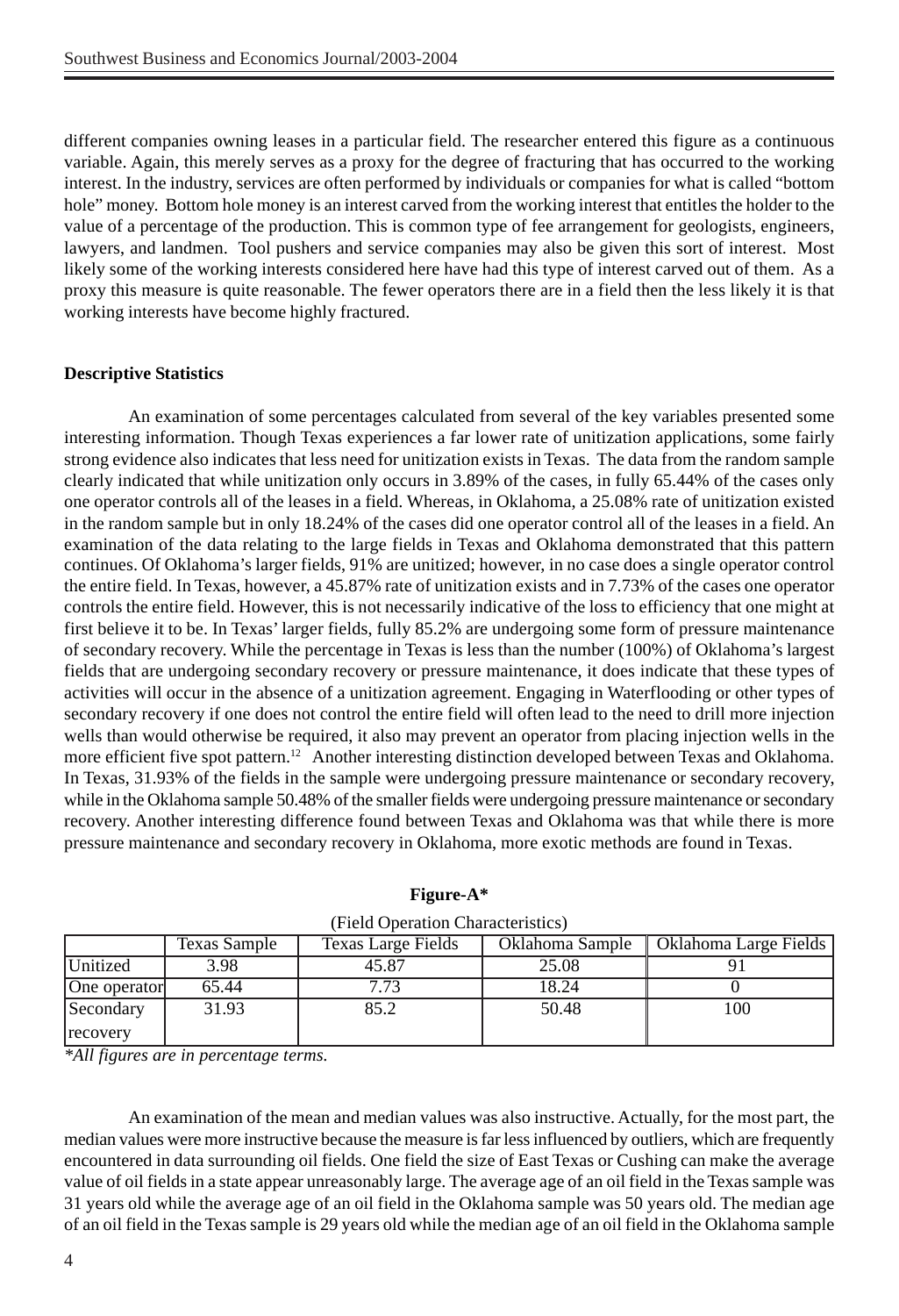is 47 years old. Among the largest fields, the average age in Texas was 62 years while the median age was 59 years; in Oklahoma, the average age of the largest fields was 65 years while the median age was 47 years. The data above indicates that while oil fields in Oklahoma tend to be older than those in Texas, among the larger fields there is not much difference in age. All of the larger fields in both Texas and Oklahoma are old enough to be well past their years of peak production. The average number of leases covering a field in the Texas sample was 7.61, while the median number was 2. The average number of leases in the Oklahoma sample was 13 and the median was 4. The average number of leases among the large fields in Texas was 77.77, and the median number was 47. In Oklahoma the average number of leases covering a larger field was 132.2, while the median was 47. This trend continued when considering the working interests. In the Texas sample, the average number of working interests found was 2.89, with a median of 1. In the Oklahoma sample the average number of working interests was 6.19, with a median of 3. Among the largest fields in Texas the average number of working interests was 19.25 with a median of 6. Oklahoma's largest fields had an average of 37 working interests with a median of 21, demonstrating that the interests in an oil field in Oklahoma tended to be more fractured than those in Texas. Through the performance of one-tailed t tests evidence was developed demonstrating at the 99% level of confidence that there is evidence that the number of operators and the number of leases in a given field are greater in Oklahoma than in Texas.

## **Figure-B\***

|           | <b>Texas Sample</b> | Texas Large Fields | Oklahoma Sample | Oklahoma Large Fields |
|-----------|---------------------|--------------------|-----------------|-----------------------|
| Size      | 5039169             | 154746424          | 5168017         | 134132467             |
|           | (7811287)           | (65466484)         | (809289)        | (53691417)            |
| Age       | 31                  | 62                 | 50              | 65                    |
|           | (29)                | (59)               | (47)            | (47)                  |
| Leases    | 7.61                | 77.77              | 13              | 132.2                 |
|           | (2)                 | (17)               | (4)             | (47)                  |
| Working   | 2.89                | 19.25              | 6.19            | 37                    |
| Interests | (1)                 | (47)               | (6)             | (21)                  |

(Means and Medians of Key Variables)

 *\*Median vlaues are presented in parentheses.*

## **Discussion of Results**

The traditional interpretation of the difference between the Texas and Oklahoma unitization statutes has been that in Oklahoma the major oil companies, which were more favorably disposed towards unitization, had more political power and were therefore more able to get pro unitization regulations passed than in Texas where independents had relatively more political power.<sup>13</sup> Undoubtedly much truth can be found in the traditional argument, however, independent oil producers were certainly not without power in Oklahoma, and majors were certainly not powerless in Texas. Wiggins and Liebcap very convincingly demonstrate that in Texas far more opposition to unitization existed than in Oklahoma.14 The fact that unitization was more readily accepted in Oklahoma could be because fracturing was a greater problem in Oklahoma than in Texas and for that reason more drastic measures to deal with the issue were accepted.

An examination of the land tenure system in the two states demonstrated the sense of this finding. Large parts of Oklahoma were transferred from the government to private hands during the Oklahoma Land Run. The land was parceled out during the land run in 160 acre plots. In Texas, land was often transferred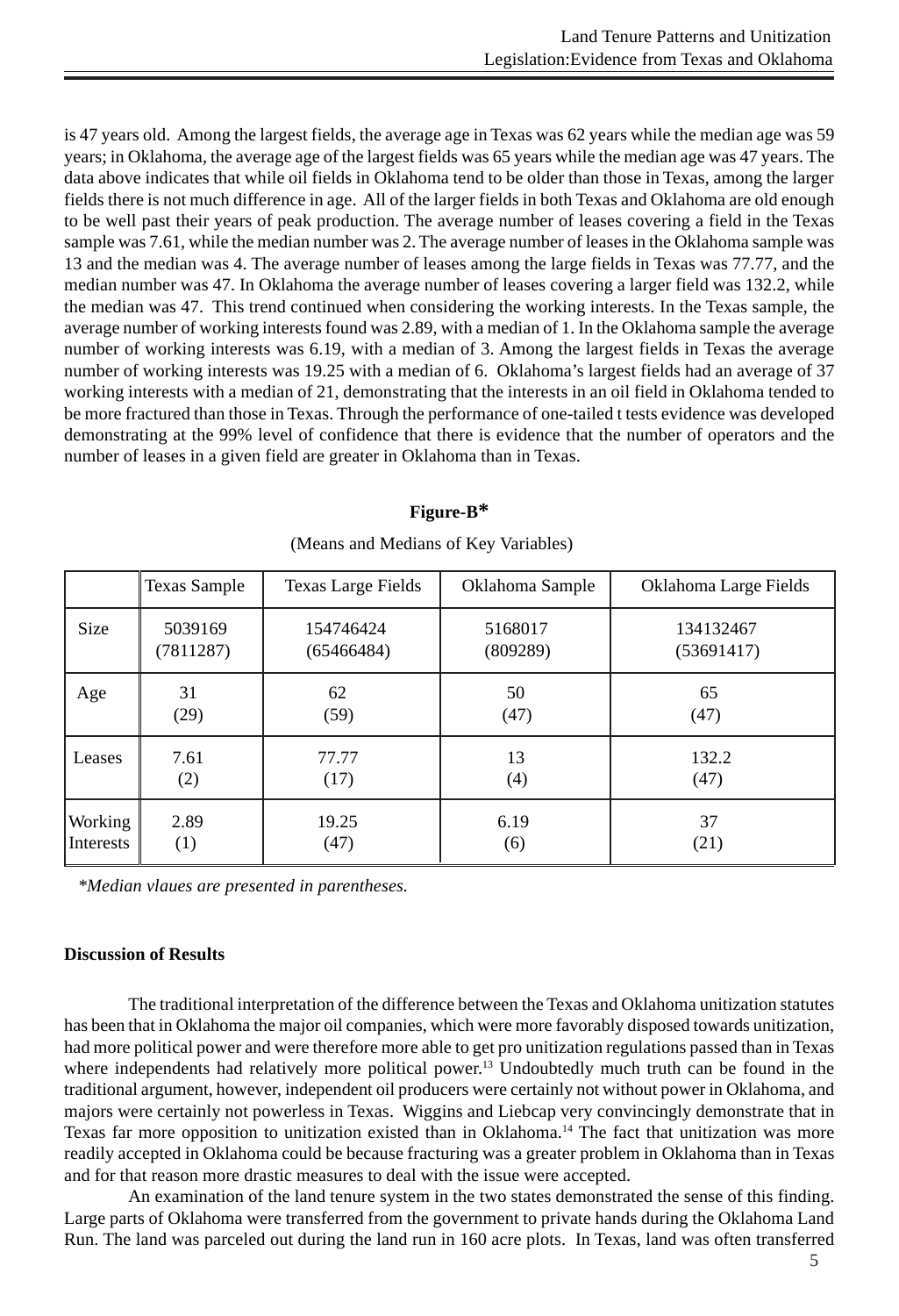from the state to private hands in much larger blocks. Exxon has the right to explore on the entire King Ranch in Texas.<sup>15</sup> Assuredly other arrangements where one operator has the mineral lease to an entire large ranch exist. An examination of the 1997 census of agriculture demonstrates that the average farm in Texas is slightly over 600 acres while the average farm in Oklahoma is just under 200 acres. In Texas, land is held in much bigger blocks that in Oklahoma meaning that the ownership interests in any oil or gas field will most likely be far more fractured.

This pattern of holding larger blocks of land compared to smaller blocks of land would naturally tend to cause greater fracturing of the right to explore for and produce oil. Understanding the difference between land tenure patterns in Texas and Oklahoma is important because it sheds light on the often-murky issue of why the two states took such differing positions on the issue of oil field unitization. Traditionally this difference has been explained as a result of political differences between the two states.16 However, part of the explanation may well also be that unitization was looked upon far more favorably in Oklahoma than in Texas because the fracturing of the right to produce from a reservoir was a much greater problem in Oklahoma than it was in Texas. For this reason, the state of Oklahoma was willing to adopt far more drastic measures than the state of Texas.

# **End Notes**

<sup>1</sup> Elliff v Texon Drilling Co., 210 SW 2d 558 561(1948).

<sup>2</sup> Wiggins, Stephen N. and Libecap, Garry D., "Oil Field Unitization: Contractual Failure in the Presence of Imperfect Information." American Economic Review 75 no. 3 (1985): 368-385, Weaver, Jacqueline L., Unitization of Oil and Gas Fields in Texas. Washington D.C.: Resources for the Future, 1986, McDonald, Stephen L., Petroleum Conservation in the United States: An Economic Analysis, Baltimore, Maryland: Johns Hopkins Press, 1971.

<sup>3</sup> Williams, R.M., "The Negotiation and Preparation of Unitization Agreements." The First Annual Institute on Oil and Gas Law and Taxation as it Affects the Oil and Gas Industry, New York: Matthew Bender, 1949.

4 Wiggins, Stephen N. and Libecap, Garry D., "The Influence of Private Contractual Failure on Regulation: The Case of Oilfield Unitization." Journal of Political Economy 93 no. 4 (1985): 690-714.

5 Technically Alaska and Washington state have statutes that are more favorable to unitization than Oklahoma, but Washington state has very little production, and Alaska has very little production of offstate land, so an examination of these two states would not be particularly illuminating. Another reason to avoid a study of production on state land in Alaska is that the lease which must be signed with the state of Alaska requires unitization of a field in which hydrocarbons are discovered.

6 An examination of the unitization agreements for many units tends to indicate that this pattern holds. For example the pattern is evident in Prudhoe Bay, West Edmond Hutton Lime, Katy Gas Field, Seeligson, Conroe, West Cement Medrano, Block 31, and numerous other unitization agreements on file with the author.

7 "Best News for Alaska," Los Angles Times, April 19, 2000 17 C.

8 "Best News for Alaska," Los Angles Times, April 19, 2000 17 C.

9 See Railroad Commission of Texas 1997 Oil and Gas Annual Report Vol. I, Oil and Gas Division, Austin, Texas, 1997, B-406, and Dwights, Oklahoma Crude Production Reports Northeast, Dwight's Petroleum Information, Houston, Texas, March 1999, 1-48, Summary Production by Field.

<sup>10</sup>Grummond R. Iversen, and Helmut Norpoth, Analysis of Variance, (Beverly Hills and London: Sage) 16-17.

<sup>11</sup>The East Texas Field was excluded from this list because it is a complete anomaly, truly in a class by itself.

12Willhite, Waterflooding, 27.

13Wiggins and Liebcap, "Oil Field Unitization," Journal of Political Economy, p.368.

<sup>14</sup>Wiggins and Liebcap, "Oil Field Unitization," Journal of Political Economy, p.368. <sup>15</sup>Yergin, Prize, 432.

16Wiggins and Liebcap, "Oil Field Unitization," Journal of Political Economy, p.368.

6